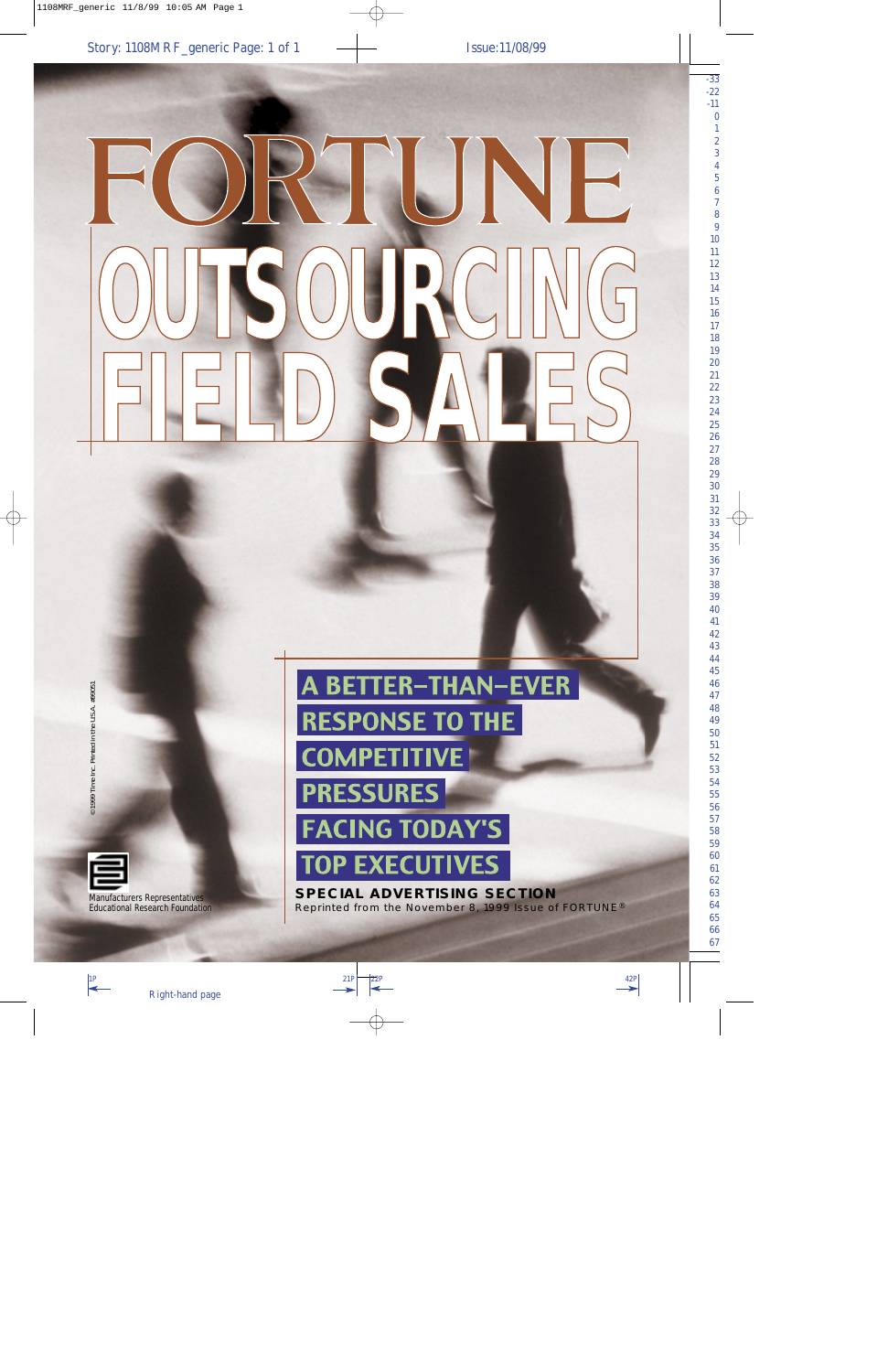# **BETTER-THAN-EVER RESPONSE TO THE COMPETITIVE PRESSURES FACING TODAY'S TOP EXECUTIVES**

As the leaders of corporate America react to the constant pressure for greater profits and faster buildup of shareholder equity, an old solution has quietly been taking on new relevance. To better focus on their core competencies, more companies are recognizing outsourcing as a more effective and economical way to perform many functions-not just security, plant maintenance, payroll, and human resources, but even such complex activities as purchasing and field sales. The trend is visible today in mega-billion dollar world-

# 18 Benefits of **Outsourcing Field Sales**



wide companies like IBM, Maytag, or 3M, as well as in startups and companies with more limited resources. Professional

field salespeople who are not on the company payroll, and who don't get paid until they actually sell something, are now more than ever the choice of companies that had not previously chosen the independent manufacturers' representative route.

The surge toward outsourcing field sales to professionals probably has as many roots as there are manufacturers moving in this direction. Performancebased compensation may be a buzz-

THE VALUE THAT **MANUFACTURERS' REPRESENTATIVES BRING-BOTH TO THOSE THEY SELL TO AND THOSE THEY SELL FOR-EMERGES IN GREAT MEASURE FROM THE SYNERGY CREATED THROUGH THE REPRESENTATION** OF MULTIPLE LINES.

 $S<sub>2</sub>$ 

word today in the executive suite, but it's been an ongoing reality in the world of sales for decades, if not centuries.

Companies with adequate resources to fund captive sales organizations are newly stimulated to recruit manufacturers' representatives as a practical approach to downsizing. Diversification into multiple markets and specialized distribution channels leads others to outsource their field sales. They thus explore new opportunities without the major financial commitment involved in building, training, and maintaining their own niche market sales forces. The opportunity to lower overhead and to standardize sales costs has convinced many manufacturers to utilize representatives even when sales volume would cover the expense of a dedicated sales force. With outsourcing, a company can cost-effectively deploy a multifaceted team instead of a single individual, and gain

greater results for fewer dollars.

Today's sophisticated manufacturers' representative is professional, multifaceted, technologically adept, and everywhere. Today he may be traveling around the territory to call on customers, tomorrow, around the world to meet with principals. And as the rep will be quick to remind the sales managers he reports to (and their CFOs), he buys his own tickets and pays his own expenses.

#### **WHAT IS A MANUFACTURFRS' REPRESENTATIVE?**

Manufacturers' representatives are independent professional providers of field sales and marketing services to manufacturers or suppliers. They typically handle a

portfolio of related but noncompetitive product lines, working under a contractual arrangement within a defined geographic territory, on an exclusive basis within their assigned field of responsibility. In the food industry, these businesses and their people have been known as brokers-although they now prefer the more descriptive term prevalent in some other fields,

agent-which accurately expresses the legal relationship with the manufacturers for whom they sell.

Manufacturers' representative firms come in all shapes and sizes, from small defined-focus firms to organizations handling all facets of marketing for their principals, with multiple-staffed offices and 500 or more on staff. Big or small, these firms never forget that their income is directly tied to

> personal productivity. They have been quick to adopt the efficiencies afforded by e-commerce and field sales automation-often ahead of their principals-providing sophisticated opportunity tracking as well as instant access to all customer and factory data-inventory status, order status, customer history, etc.

The value that manufacturers' representatives bring-both to those they sell to and those they sell for-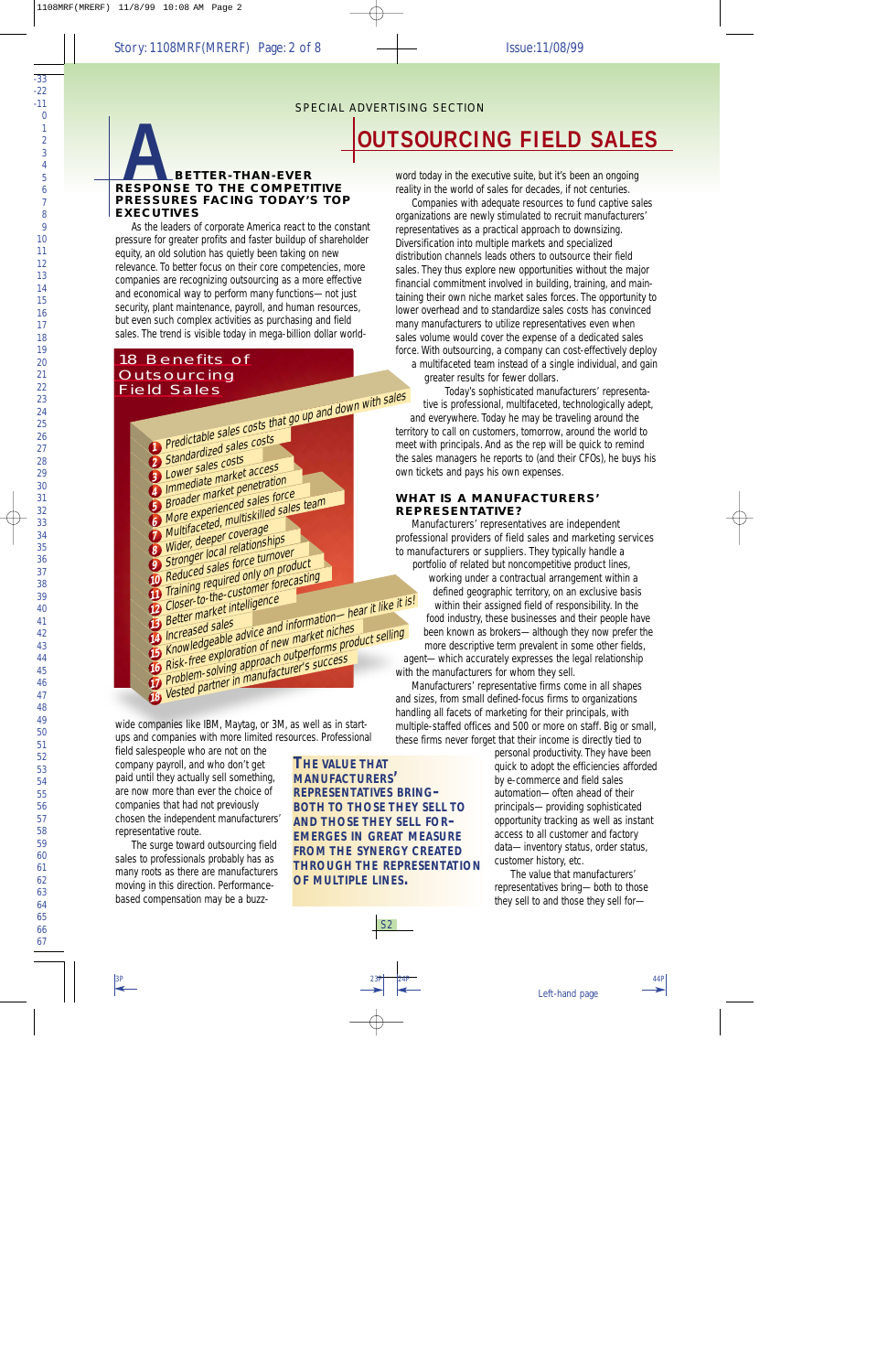emerges in great measure from the synergy created through the representation of multiple lines. Their product portfolios allow manufacturers' representatives to present broad-based solutions to customer problems, rather than the price-and-delivery responses typical of single-product selling. Their consultative approach not only opens the door for other lines, but also adds value and stimulates a partnering relationship with the buyer, as the purchase progresses through an entire project.

There's even more benefit to synergy: the added market potential it offers, the greater market share it creates, and the greater speed of market penetration it facilitates. The multiple-line sales professional can afford to call on customers too small to be profitable for a single line. The new entry into the cutting-tool business gets in the door and on the floor faster, because the company's representatives have already established a relationship with the customer for their abrasives and their grinders. The ability to leverage the entrée created by the other lines in the portfolio gets a vendor into more places, and quicker, than could likely be achieved by a single-line sales force, no matter how aggressive and proficient. Basic economics may drive most manufacturing start-ups to go the rep route… but demonstrated successes keep 50% of all manufacturing companies using reps at least in some territories or market segments—a figure that rises above 80% in the electrical and food service industries.

#### **WHAT A MANUFACTURERS' REPRESENTATIVE IS NOT**

Unlike distributors, who take title and add cost to the goods they sell, reps are not an additional channel, nor are

*UNLIKE DISTRIBUTORS, WHO TAKE TITLE AND ADD COST TO THE GOODS THEY SELL, REPS ARE NOT AN ADDITIONAL CHANNEL, NOR ARE THEY MIDDLEMEN, OR CHANNEL INTERMEDIARIES.*

they middlemen or channel intermediaries. They are the manufacturers' sales personnel in the territory, simply paid on a different basis—commissions, rather than salary plus incentive plus expenses. In fact, reaching the channel in the most cost-effective manner is probably the most prevalent reason for choosing the rep route—although manufacturers report that their reps bring them many additional marketplace advantages besides the clear economic benefit of no sales expense until there is a sale.

#### **MORE THAN A SOURCE, A RESOURCE**

The ability of manufacturers' representatives to out form direct employee sales forces starts with the inherent benefits of product line synergy, and con with the caliber of rep sales personnel. Rep succe directly tied to he ability of manufacturers' representatives to outperform direct employee sales forces starts with the inherent benefits of product line synergy, and continues with the caliber of rep sales personnel. Rep success is retains the top talent in each industry—the entrepreneurial, the competitive, the goal-oriented. Moreover, their success is linked to their contacts with customers and distributors in the territory, not with their friends in the corporate hierarchy. The factory-direct salesperson who produces is likely to be promoted, whether to another location or to the home office. Recent Dartnell figures indicate the average stay of a company salesperson in a given territory is only 22 months. For manufacturers' representatives, a figure of 22 years would be more likely!

Being rooted geographically leads to stability of relationships, an important added value in a world where the

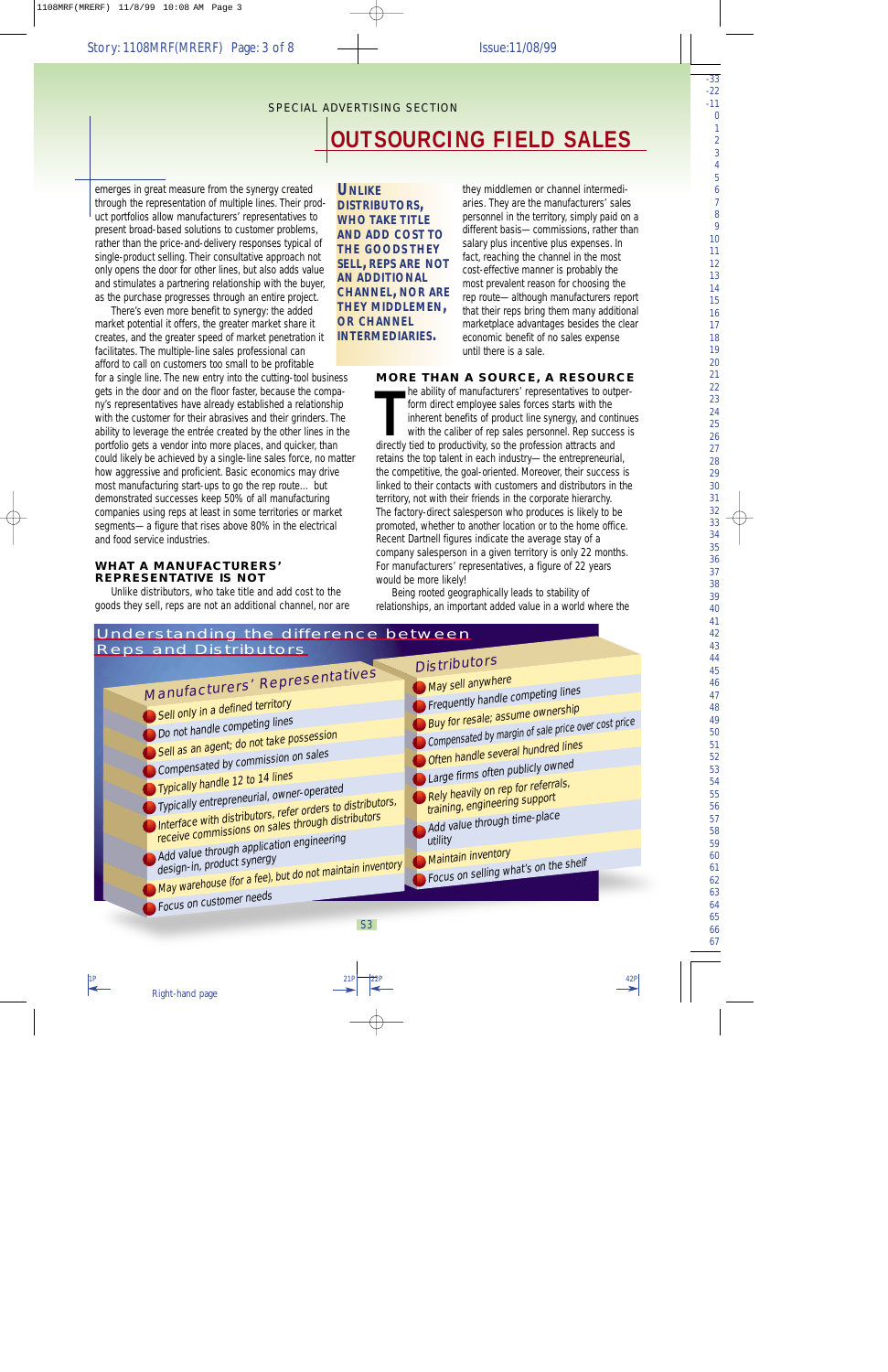customer is king. Another, possibly the most simplistic: the multiple-line sales call is simply more cost-effective. The buyer saves time discussing several needs during a single meeting. Putting together a power transmission system? The rep knows which control will interface most efficiently with the specified motor and power supply.

Because of their multiple-line perspective, reps are more likely to look at the forest, not just the trees. Their job is to add value, satisfying the customer's need and facilitating the flow of goods to the customer, in the way that the customer wants to buy. Astute manufacturers recognize this, and develop compensation programs that compensate the representative on all orders from the territory, whether placed through distribution or direct.

## Win-Win-Win the Customer **Benefits Too**



Independent contractor sales representatives are not only a source but a resource. They supply in-depth multilevel, interdepartmental coverage, helping to bridge the frequently encountered communications gap between purchasing and engineering. Their advice is cogent because of the familiarity achieved over the years not only with the customer's needs, but also with the customer's total corporate culture. Their greater market exposure gives them access to a broader range of information, which they can analyze with objectivity and added perspective.

#### **ADVOCACY-THE CUSTOMER'S MOST IMPORTANT RESOURCE**

The objectivity and perspective that the multiple-line sales professional brings to the table is never more important than when the customer's need diverges from the manufacturer's standard operating procedures. Whether it's a product modification or an expedited delivery, the representative can, and will, fight harder for the customer. The rep has more at stake, with all the other products being sold into that company, as well as more freedom than the direct salesperson to carry his

**BECAUSE THEY'RE IN THE TERRITORY FOR** THE LONG TERM, **REPRESENTATIVES LOOK BEYOND THE SAI F TO THE TOTAL RELATIONSHIP.** 

clout on the customer's behalf all the way to the top.

This commitment of the representative to the customer's interest is inherent in the territorial basis on which reps operate. Nothing is more shortsighted than the efforts that keep surfacing from time to time by "power buyers" to force out the rep and deal direct with the manufacturer. The

vendor who succumbs to the pressure must now perform the field sales function in house, and thus must bear the increased costs. If quality, service, and functionality are degraded for short-term number improvement, customers

will go elsewhere; so the vendor protects today's sale at the price of tomorrow's profit. It makes no sense to force suppliers to use second-best sales methods, limit choices by squeezing out small and start-up companies, and stifle open competition and free markets in the process.

The representative's role in advocacy goes hand in hand with that in consulting. Because they're in the territory for the long term, representatives look beyond the sale to the total relationship. Territory knowledge combined with multiple-line exposure and entrepreneurial personality adds up to a wide-ranging perspective on who's doing what, how it's working, and where it leads. The market intelligence gleaned from reps goes far beyond sophisticated forecasting. Good representatives provide immediate feedback that is invaluable to

the manufacturers they represent and to the customers they call on.

#### THE ECONOMICS OF **OUTSOURCING FIELD SALES**

sk any rep, and you'll learn that one of the hazards of the business lies in being perceived as too successful. Recent estimates in the high tech industries put typical yearly costs for a direct salesperson's salary, incentives, office, travel, and other support services in the range of \$260,000. (In commodity businesses, they may run a little less.) The sales in a given territory grow to the \$4 million point, and the sales manager pulls out the calculator. With what the outsourced sales firm is being paid (and commission rates vary widely by industry and circumstances), it seems possible to hire and support someone dedicated to the company full-time.

Good arithmetic. Faulty reasoning. The calculation ignores the costs borne by the representative, as well as the administrative and facilities costs that will have to be added at the manufacturer's end, both in the territory and the home office.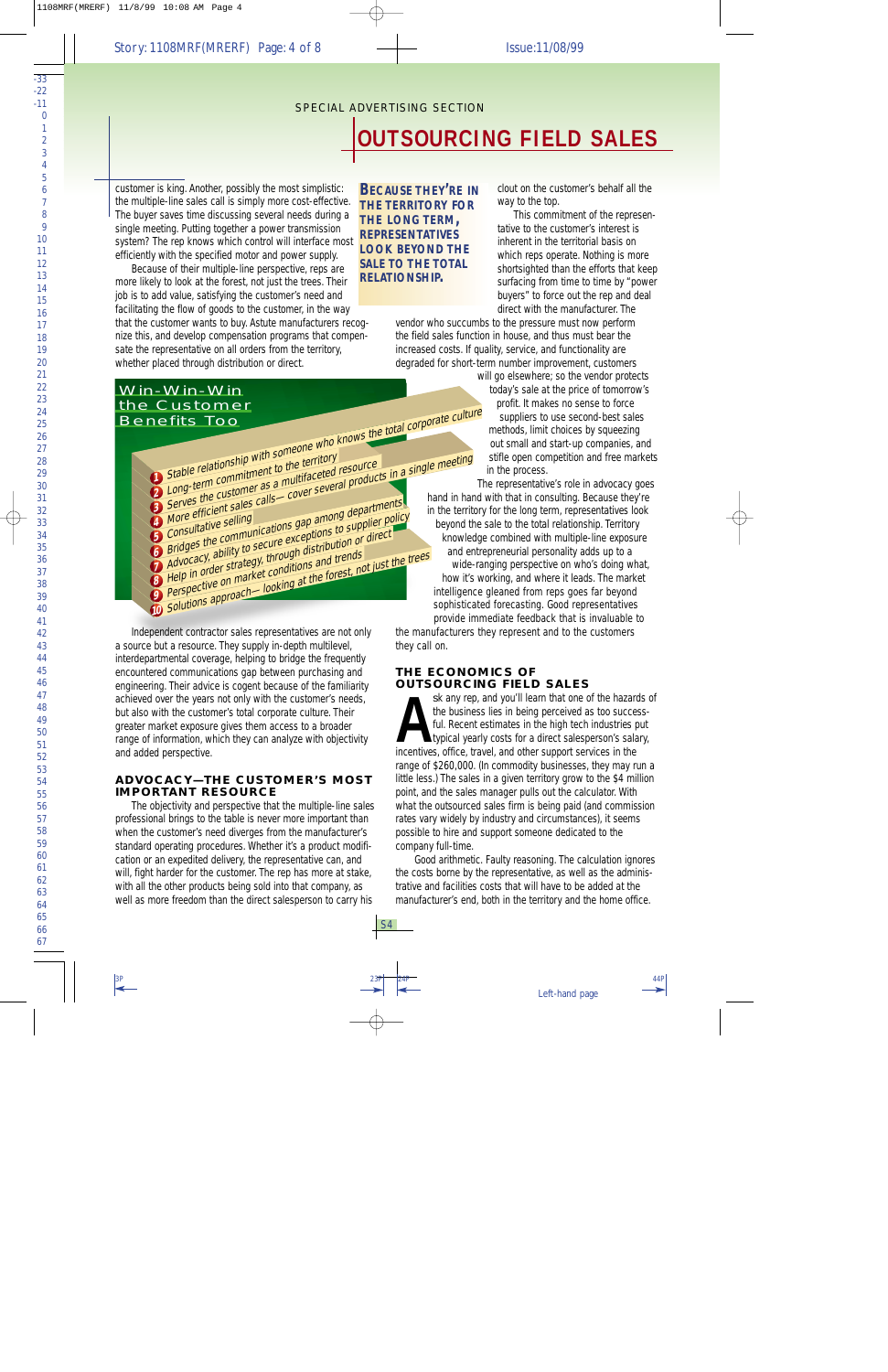#### SPECIAL ADVERTISING SECTION

# **OUTSOURCING FIELD SALES**

Also often overlooked is the likelihood that the outsourced team, with its multiple sales personnel and regional systems, will grow the territory faster than can a single direct individual.

What are the costs? The rep not only finances the sale (usually not receiving commission until after the goods have been shipped), but the commission dollar also covers the cost of recruiting, training, employee benefits, travel, client entertainment, automation, order entry, and more. (These typically

## Leading Indicators of a Skilled Manufacturers' Representative Firm

Has a strategic plan<br>Strong relationships in territory<br>Intimate market knowledge, and prepared to share it Technologically current Active in industry associations Networks for best practices CPMR-certified management

add half again to the direct salary costs.) The representative takes on a much broader role than sales alone, whether it's editing, administering, and expediting orders, staffing a trade show booth, or handling a customer return. Eliminating the manufacturer's exposures on a variety of legal fronts is another benefit to outsourcing—workmen's compensation, sexual harassment, and ADA lawsuits, state and local regulations, to name a few of the most obvious.

But anecdotal evidence from countless representatives who have experienced a factory decision to go direct suggests that the real cost lies in the business that goes away. One manufacturers' representative tells of being asked to take back a line that he had lost after building it to the \$5 million range. After 14 months of "factory-direct," there was \$400,000 of business in the territory! In this instance, the manufacturer determined it was more important to save customers than to save face. Not only were all the fired representatives invited back, but field sales in the territories that had previously been direct were outsourced.

#### **MYTHS AND MISCONCEPTIONS**

Despite the many economic benefits manufacturers accrue by outsourcing field sales, three persistent myths continue to create resistance in some quarters to using manufacturers' representatives.

One is the myth that surfaces from time to time, in relationship to commodity products, that distributors can handle the entire field sales process. Its subset is that electronic data interchange and e-commerce render personal contact superfluous.

Aside from the difference in selling *function* (problemsolving or design-in vs. time-place utility), a distributor is hard put to be the advocate for your brand, when he is also stocking and selling the products of your direct competitors, and often a private brand as well. Reps are part of the manufacturer's support system for distributors, working with them cooperatively, not competitively… sometimes even employing personnel assigned full time to create demand among a specific distributor's customers.

The advent of the Internet, EDI, and e-commerce has automated some of the customer service functions that may previously have been part of the rep's purview, but not the value-adding counsel and human interfaces that are so central to the field sales function.

A second myth is that reps don't take a long-term perspective. While it would not be surprising if they thought short-term, given that they often live with contracts with a 30-day termination clause, successful reps have to be invested in their territories, and in their clientele. They view their manufacturer commitments as long-term relationships that must be mutually profitable, but they especially nurture their long-standing customer relationships. They recognize that some sales are a long time in developing, and that even when they materialize, shipments and payments may also be

# The Role of the Internet & Electronic Data **Interchange** in Industrial Sales

EDI Supports the Sales Function

| HOW $E_{\text{L}}$ $\frac{E_{\text{L}}}{E_{\text{L}}}$  |
|---------------------------------------------------------|
| <b>Delivers product information and specifications</b>  |
| Provides published pricing information                  |
| <b>Collects statistical information</b>                 |
| Facilitates checking order status                       |
|                                                         |
| Allows placement of order                               |
| Takes care of the "nuts and bolts" so                   |
| "face time" can be more productive                      |
| Where the Use of High Tech<br>Still Requires High Touch |
|                                                         |
| Create demand                                           |
| Train and educate buyer personnel                       |
|                                                         |
| Close orders                                            |
| Negotiate contracts                                     |
| Analyze competitive solutions                           |
| Deal with exceptions                                    |
| Identify problems/suggest solutions                     |
|                                                         |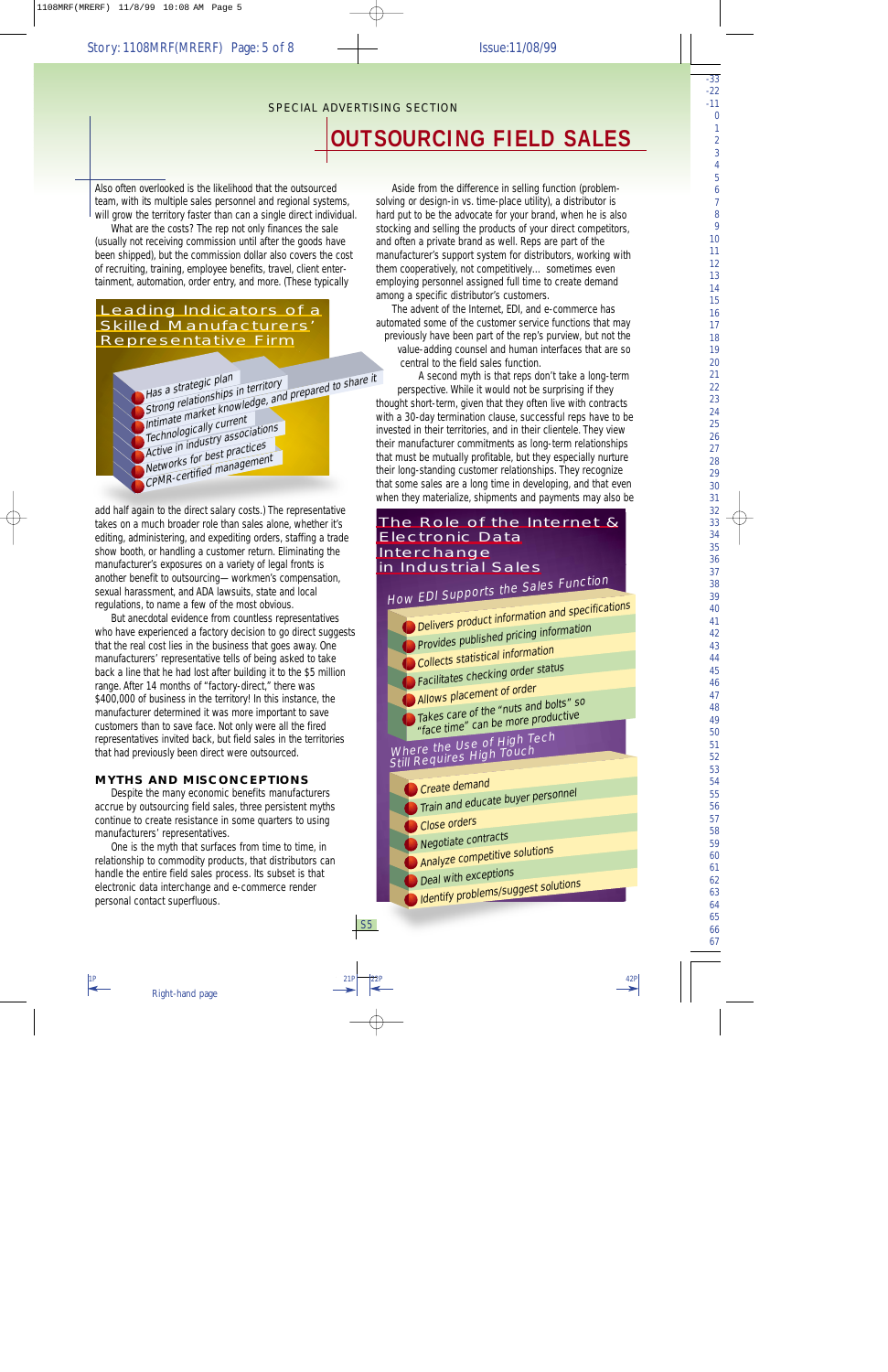*REPS ARE PART OF THE MANUFACTURER'S SUPPORT SYSTEM FOR DISTRIBUTORS,WORKING WITH THEM COOPERATIVELY, NOT COMPETITIVELY.*

staggered over a long time. In the interval, the field sales organization, not the manufacturer, has financed the visits, the hand-holding, and the negotiating process. Perhaps the most damaging myths that reps have to overcome are those that connect

to the control factor. How much control the manufacturer *wants* is probably more the issue than how much control the manufacturer *needs*. The sales manager who believes that the sales force needs to be led every step of the way creates a self-fulfilling prophecy!

Unfortunately, reps add fuel to this fire when they refer to themselves and their organizations as independent businesses. *Interdependent* is a better term, suggests one of the profession's sage practitioners, urging colleagues to think of independence as a legal term, designed to protect manufacturers. Only the representative, not the distributor or the customer, has a vested interest in the manufacturer's continued success and profitability.

Reps *do* need to be managed, directed, and to some extent motivated. In fact, positive motivation is probably the best way for a sales manager to "control" his outsourced sales force! Establishing a partnering relationship, paying commissions on time, communicating the rep's value to all the departments with whom the rep interfaces, and consistent bilateral decision making lead to getting a greater share of the rep firm's time than the commission income alone would warrant.

#### **EDUCATION, THE ROAD TO CONTINUOUS IMPROVEMENT**

s aggressive salespeople, manufacturers' repres<br>tives have recognized the need for proactive stra<br>gies to keep ahead of the game, and to build the<br>effectiveness as an economic engine. A dozen ye<br>ago, a handful of visionari s aggressive salespeople, manufacturers' representatives have recognized the need for proactive strategies to keep ahead of the game, and to build their effectiveness as an economic engine. A dozen years Representatives Educational Research Foundation (MRERF) and its Institute for Professional Advancement (IPA), to enhance the management skills both of the men and women who operate rep firms, and of those at the manufacturer level who manage reps.

MRERF, a consortium of 30 primarily industry-specific rep associations, is dedicated to advancing the public understanding of the rep system and to enhancing the professionalism of its practitioners. The associations also cooperate on issues internal to their members through AMRA, the Alliance of Manufacturers Representative Associations.

MRERF's most dramatic device for fulfilling its mission is its certification program, an intensive three-year program for

## Information Sources About Manufacturers' Representatives

Manufacturers opting to embark on the rep route, whether out of considered choice or practical necessity, can get guidance from three sources in particular.

The most widely distributed text is Harold J. Novick's Selling Through Independent Reps, published by AMACOM, a division of American Management Association. Its 352 pages go far beyond assisting the analysis leading to the decision to outsource and the process of building and managing the rep network. In particular, Novick details the commitment a company must make to its reps, in terms of support materials, training the reps on the product (reps are responsible for their own training in general sales techniques), and above all, on training the company from the top down on how to work with their rep organizations.

The Manufacturers Representatives Educational Research Foundation (www.mrerf.org) can supply copies of the Novick book, now in its third edition, as well as contract guidelines and sample contracts, along with a variety of other materials useful in structuring and maintaining relationships.

A monthly magazine, Agency Sales, is published by the horizontal trade association, MANA, Manufacturers Agents National Association (www.manaonline.org), for its rep and manufacturer members across a spectrum of industries. It not only covers the issues involved in operating as an outsourced sales organization, but also focuses heavily on the rep-principal relationship.

Guidance is also available from the industryspecific associations that sponsor MRERF, and MRERF can guide manufacturers to rep associations that are not part of its structure.

For a new market entry, the decision to go to market through manufacturers' representatives is usually not a choice. For the established company with a sales culture built around a home team, the decision to outsource carries with it the necessity to learn a whole new management vocabulary. Even if you choose the top-rated firms in their respective industries and territories, their success and yours will be dependent on the direction you give them, and your willingness to listen to them in their areas of expertise.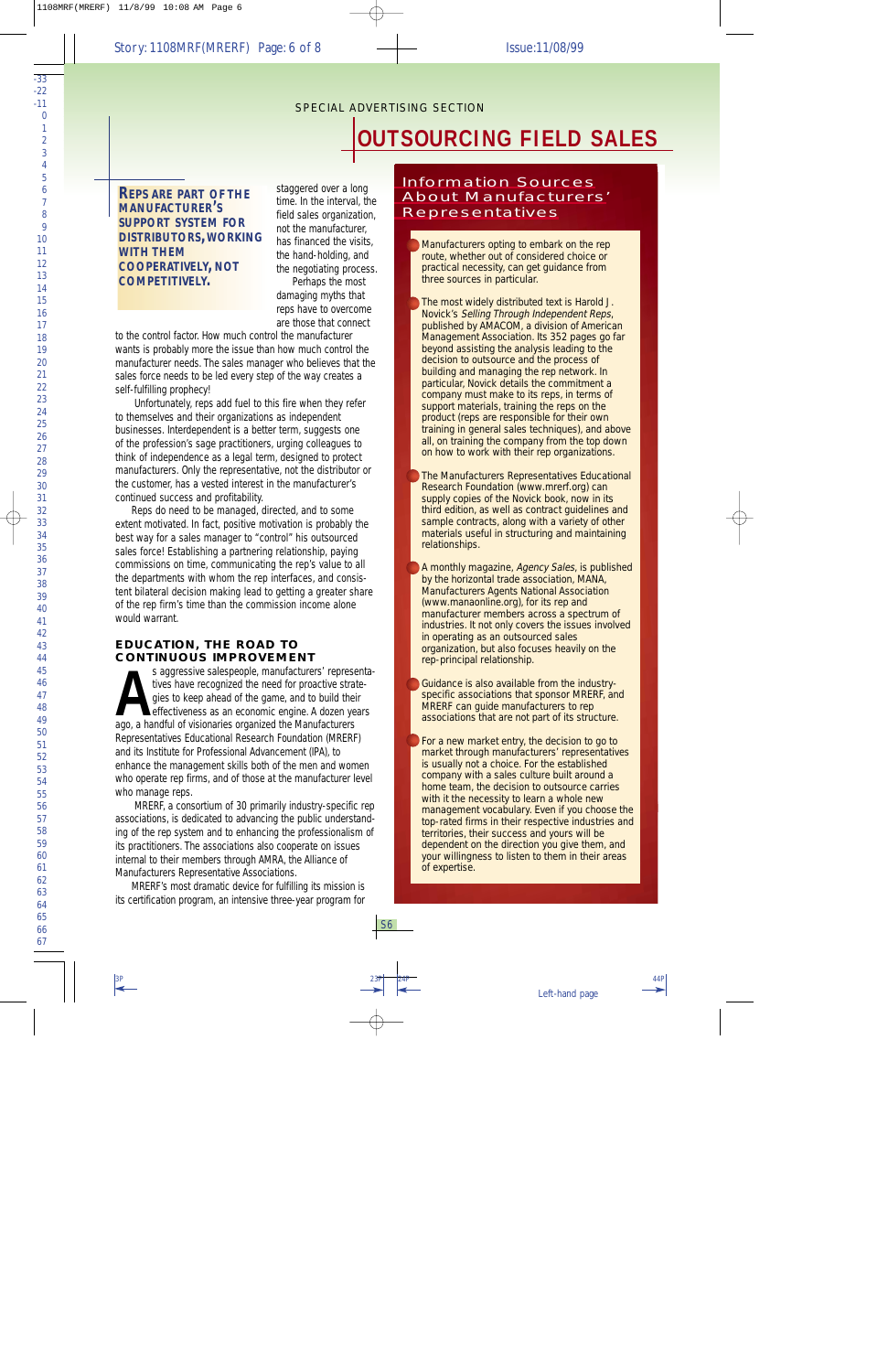*THE BEST AND MOST PRODUCTIVE PARTNERSHIPS BETWEEN MANUFACTURERS AND THEIR REP FIRMS COME ABOUT WHEN BOTH PARTIES ARE CLEAR ABOUT THEIR RESPECT FOR ONE ANOTHER AND THEIR RESPONSIBILITIES TO ONE ANOTHER.*

manufacturer's representative firm owners and top executives, with a focus on management skills, business planning and succession planning. The academic component is taught by business professors, and passing the examinations leads to the CPMR designation— Certified Professional **Manufacturers** Representative. Each

year, over 100 individuals successfully complete the course, offered at Indiana and Arizona State universities.

Sales is an easy field to enter, but hard to succeed in, and it's also hard to predict who is likely to succeed. The CPMR designation demonstrates that its holder has committed to professional growth and achieved a tested level of proficiency. The manufacturers' representatives who developed the program were motivated primarily to be the best they could be. None of them expected the CPMR designation to become the equivalent of a license to practice sales, only to raise standards and develop their own skills.

However, the MRERF/IPA certification program reached an unexpected milestone when manufacturers who had seen the CPMR program in action began to mandate certification as a prequalification for appointment to or retention of their lines.

This dramatizes the importance that progressive companies place on the contribution made by outsourced sales organizations… and the corollary expectations. The best and most productive partnerships between manufacturers and their rep firms come about when both parties are clear about their respect for one another and their responsibilities to one another.

### **POSITIONED FOR TOMORROW**

Good salespeople have to be quick to take advantage of their opportunities, and manufacturers' representatives must be the most resilient, resourceful, flexible, and fast-moving of all. They have to react quickly to the trends shaping the environments of the companies who employ them, and the companies to whom they sell. Today's economic climate, with its emphasis on vendor reduction, partnering, supply chain management, and cost containment, favors the manufacturers' representative system.

The professional field sales organization survives, and thrives, by strengthening its own core competency through adept management, investment in advanced technology to provide real-time information to vendors and customers, and above all, by bringing value at all levels in the supply chain. Particularly as the largest and most sophisticated corporations seek to increase profitability by outsourcing at least parts of

their field sales, they need representatives who can speak their language, and who can accurately translate the language of the field back to the factory. To work with and for larger companies, representative firms have had to expand their horizons along with their skills, and to adapt to new paradigms, as well as to develop them.

The blending of the direct and representative sales force is an efficient way to select and utilize skills for maximum impact. One evolving paradigm is for representatives to cover distributors and important secondary niches, while the

## **CERTIFIED** PROFESSIONAL MANUFACTURERS' REPRESENTATIVE

The distinguishing mark of distinguished manufacturers' representatives

The letters CPMR after the name of a manufacturers' representative signal completion of a three-level on-campus executive course designed to enhance professionalism and productivity for the representative's firm, as well as for principals and customers.

CPMR-designated representatives have taken positive action to earn the right to use those letters, for reasons both internal and external—

- to improve their own performance and knowledge base
- to demonstrate the extra degree of commitment that certification confers.

Annual continuing education credits are required to maintain certification. Clearly the rep whose name is followed by the letters CPMR is a rep worth following

## The CPMR Curriculum Covers: